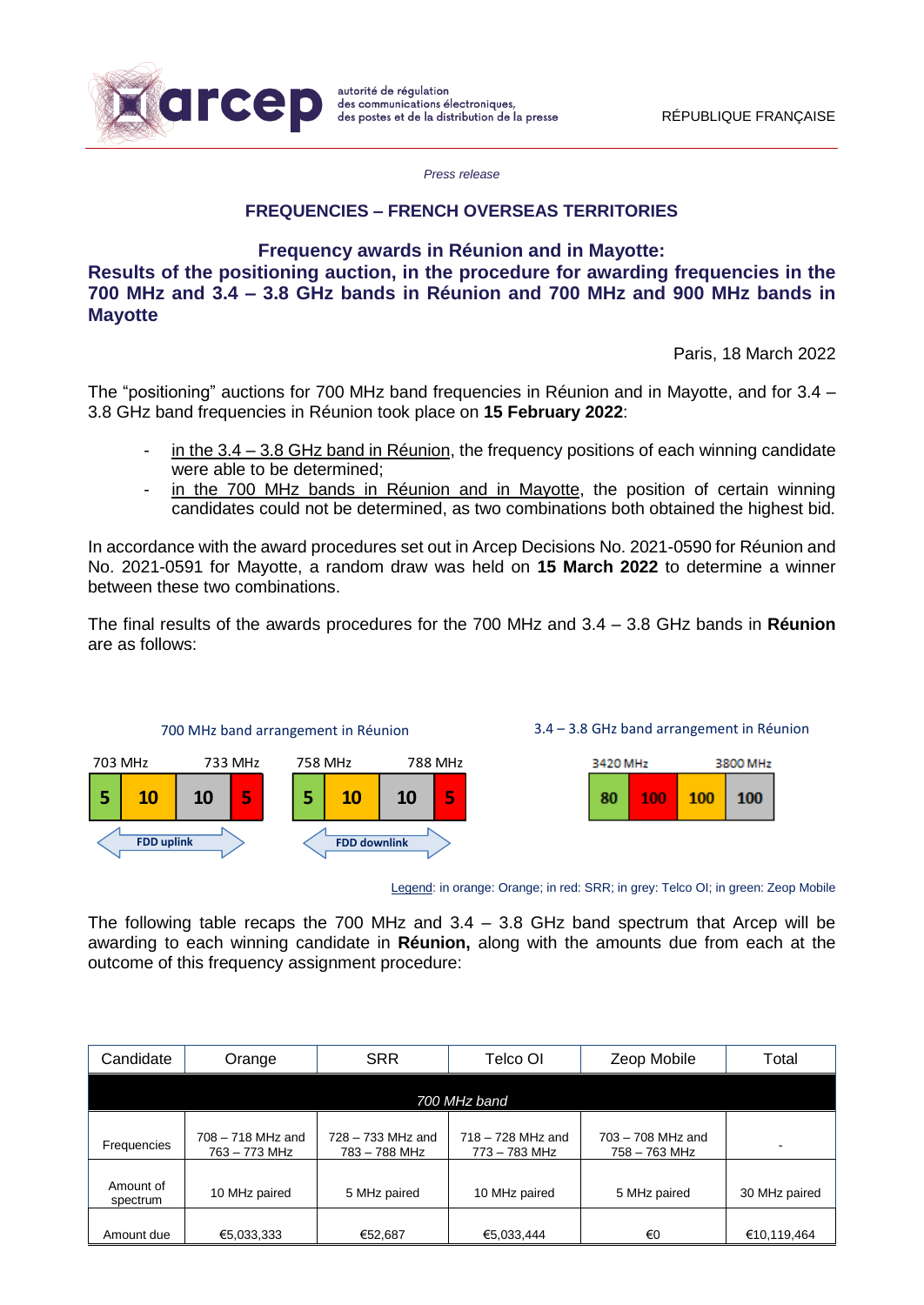| $3.4 - 3.8$ GHz band  |                 |                   |                 |                   |         |  |
|-----------------------|-----------------|-------------------|-----------------|-------------------|---------|--|
| Frequencies           | 3600 - 3700 MHz | $3500 - 3600$ MHz | 3700 - 3800 MHz | $3420 - 3500$ MHz |         |  |
| Amount of<br>spectrum | 100 MHz         | 100 MHz           | 100 MHz         | 80 MHz            | 380 MHz |  |
| Amount due            | €10,000         | 0€                | 0€              | 0€                | €10,000 |  |

The final results of the awards procedures for the 700 MHz band and 900 MHz bands in Mayotte are as follows:



Legend: in blue: Maoré Mobile; in orange: Orange; in red: SRR; in grey: Telco OI

The following table recaps the 700 MHz and 900 MHz band spectrum that Arcep will be awarding to each of the winning candidates, and the amount due from each at the outcome of this frequency assignment procedure:

**Press liaison Follow Arcep Subscribe Charlotte Victoria [www.arcep.fr](http://www.arcep.fr/) [RSS](file://///fichiers01/feed/::www.arcep.fr:%3feID=tx_rssforge&feedid=2&h=14df1) feed** [charlotte.victoria@arcep.fr](mailto:charlotte.victoria@arcep.fr) **blue acception** and the Acceptance of [Facebook](https://www.facebook.com/arcep.fr) e-Newsletter Tel.: 01 40 47 70 20 [LinkedIn](https://www.linkedin.com/company/arcep) [Dailymotion](http://www.dailymotion.com/ARCEP) Mailing lists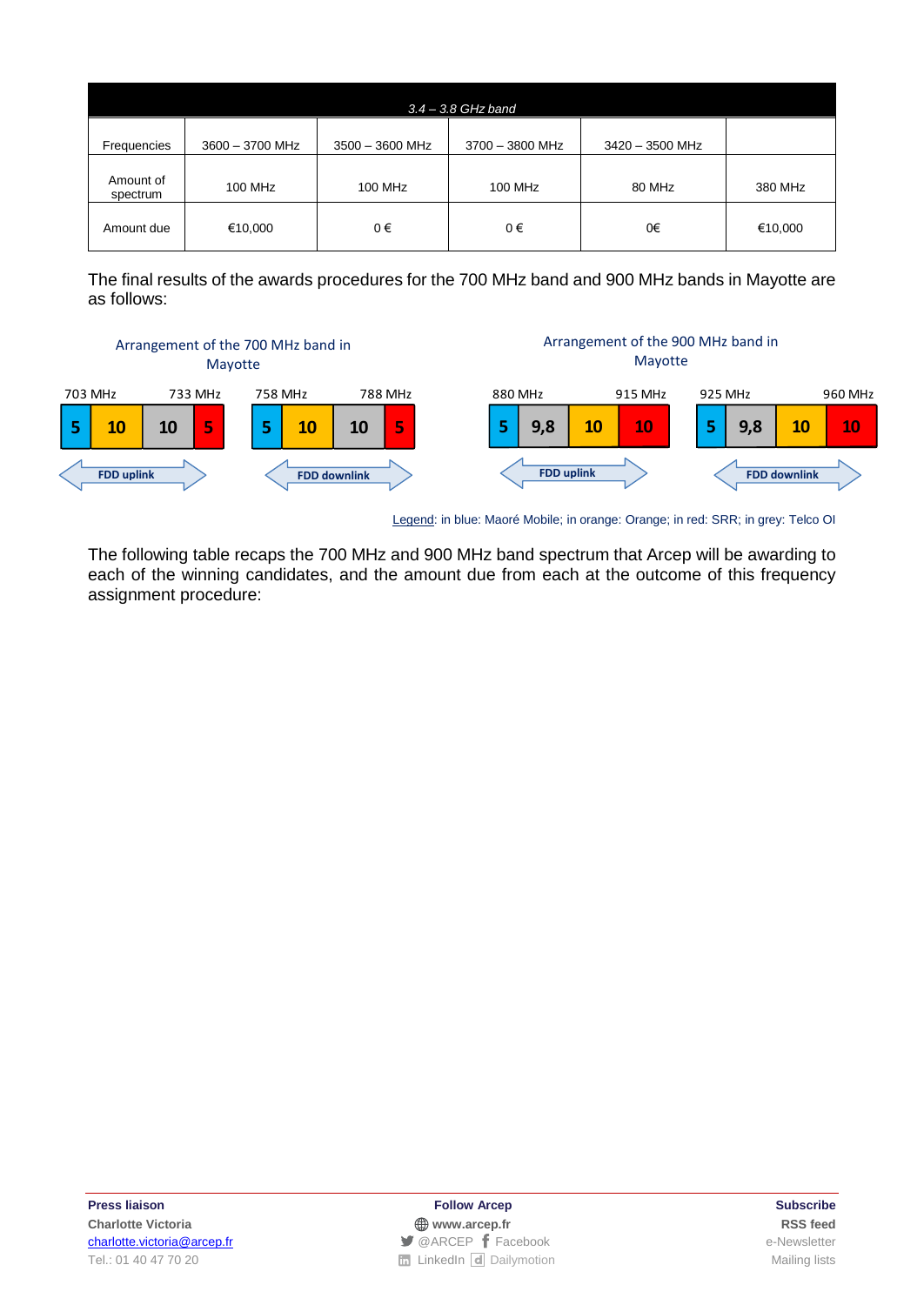| Candidate             | Maoré Mobile                                     | <b>SRR</b><br>Orange                            |                                                 | Telco OI                                        | Total          |  |  |
|-----------------------|--------------------------------------------------|-------------------------------------------------|-------------------------------------------------|-------------------------------------------------|----------------|--|--|
| 700 MHz band          |                                                  |                                                 |                                                 |                                                 |                |  |  |
| Frequencies           | 703 – 708 MHz<br>and $758 - 763$<br><b>MHz</b>   | 708 – 718 MHz<br>and $763 - 773$<br><b>MHz</b>  | 728 – 733 MHz<br>and 783 - 788<br><b>MHz</b>    | 718 – 728 MHz<br>and 773 – 783<br>MHz           |                |  |  |
| Amount of<br>spectrum | 5 MHz paired                                     | 10 MHz paired                                   | 5 MHz paired                                    | 10 MHz paired                                   | 30 MHz paired  |  |  |
| Amount due            | €0                                               | €1,050,019<br>€31,937                           |                                                 | €1,050,019                                      | €2,131,975     |  |  |
| 900 MHz band *        |                                                  |                                                 |                                                 |                                                 |                |  |  |
| <b>Frequencies</b>    | $880.1 - 885.1$<br>MHz and 925.1<br>$-930.1$ MHz | $894.9 - 904.9$<br>MHz and 939.9<br>– 949.9 MHz | $904.9 - 914.9$<br>MHz and 949.9<br>– 959.9 MHz | $885.1 - 894.9$<br>MHz and 930.1<br>– 939.9 MHz |                |  |  |
| Amount of<br>spectrum | 1.6 MHz paired                                   |                                                 |                                                 | 1 MHz paired                                    | 2.6 MHz paired |  |  |
| Amount due            | €0                                               |                                                 |                                                 | €0                                              | €0             |  |  |

\*Use of the frequencies as indicated in the table will not become possible until 45 days after the frequency licences are awarded to the winners of the procedure for awarding spectrum in the 900 MHz band in Mayotte and the decisions amending licences to use 900 MHz *band frequencies in Mayotte for operators concerned by the rearrangement.*

In the coming weeks, Arcep will award licences to use spectrum in the 700 MHz and 3.4 – 3.8 GHz bands in Réunion and 700 MHz and 900 MHz bands in Mayotte to the winning candidates.

## **Reminder of the previous stages of the procedures in Réunion and Mayotte**

The examination of the tender dossiers received as part of the procedure to award frequencies in the 3.4  $-$  3.8 GHz band in Réunion<sup>1</sup>, and the process of constituting 5 MHz and 10 MHz blocks in the 900 MHz band in Mayotte<sup>2</sup>, made it possible to determine the quantity of spectrum in these bands obtained by each of the winning candidates, provided the procedures for awarding spectrum in the 3.4 – 3.8 GHz band in Réunion and in the 900 MHz band in Mayotte are completed.

Following the examination of the tender dossiers for obtaining blocks of 5 MHz (paired) spectrum in the 700 MHz band in Réunion and in Mayotte in exchange for a set of commitments<sup>3</sup>, the principal auctions for awarding all of the remaining 700 MHz band spectrum (by blocks of 5 MHz paired) in these two territories, which were held on 15 December 2021<sup>4</sup>. This made it possible to determine the amount of spectrum obtained by each of the winning candidates, provided the procedures for awarding spectrum in the 700 MHz band in Réunion and in Mayotte are completed, and the commitments the winning candidates made in exchange for 5 MHz blocks of paired spectrum are translated into obligations in their frequency licences.

**Press liaison Follow Arcep Subscribe**

**.** 

**Charlotte Victoria [www.arcep.fr](http://www.arcep.fr/) [RSS](file://///fichiers01/feed/::www.arcep.fr:%3feID=tx_rssforge&feedid=2&h=14df1) feed** [charlotte.victoria@arcep.fr](mailto:charlotte.victoria@arcep.fr) **blue acception** and the CARCEP [Facebook](https://www.facebook.com/arcep.fr) e-Newsletter Tel.: 01 40 47 70 20 **[LinkedIn](https://www.linkedin.com/company/arcep) [Dailymotion](http://www.dailymotion.com/ARCEP)** Company Mailing lists

 $1$  Because the maximum number of blocks requested by the candidates in the 3.4 – 3.8 GHz band was equal to the number of available blocks, a principal auction stage for the assignment of the 3.4 – 3.8 GHz band was not necessary. [\(Press](https://en.arcep.fr/news/press-releases/view/n/frequencies-french-overseas-territories-181121.html) [release\)](https://en.arcep.fr/news/press-releases/view/n/frequencies-french-overseas-territories-181121.html)

<sup>&</sup>lt;sup>2</sup> [Press release of](https://en.arcep.fr/news/press-releases/view/n/frequencies-french-overseas-territories-071221.html) 7 December 2021

<sup>&</sup>lt;sup>3</sup> [Press release of](https://en.arcep.fr/news/press-releases/view/n/frequencies-french-overseas-territories-181121.html) 18 November 2021

<sup>4</sup> [Press release of 15](https://en.arcep.fr/news/press-releases/view/n/frequencies-french-overseas-territories-151221.html) December 2021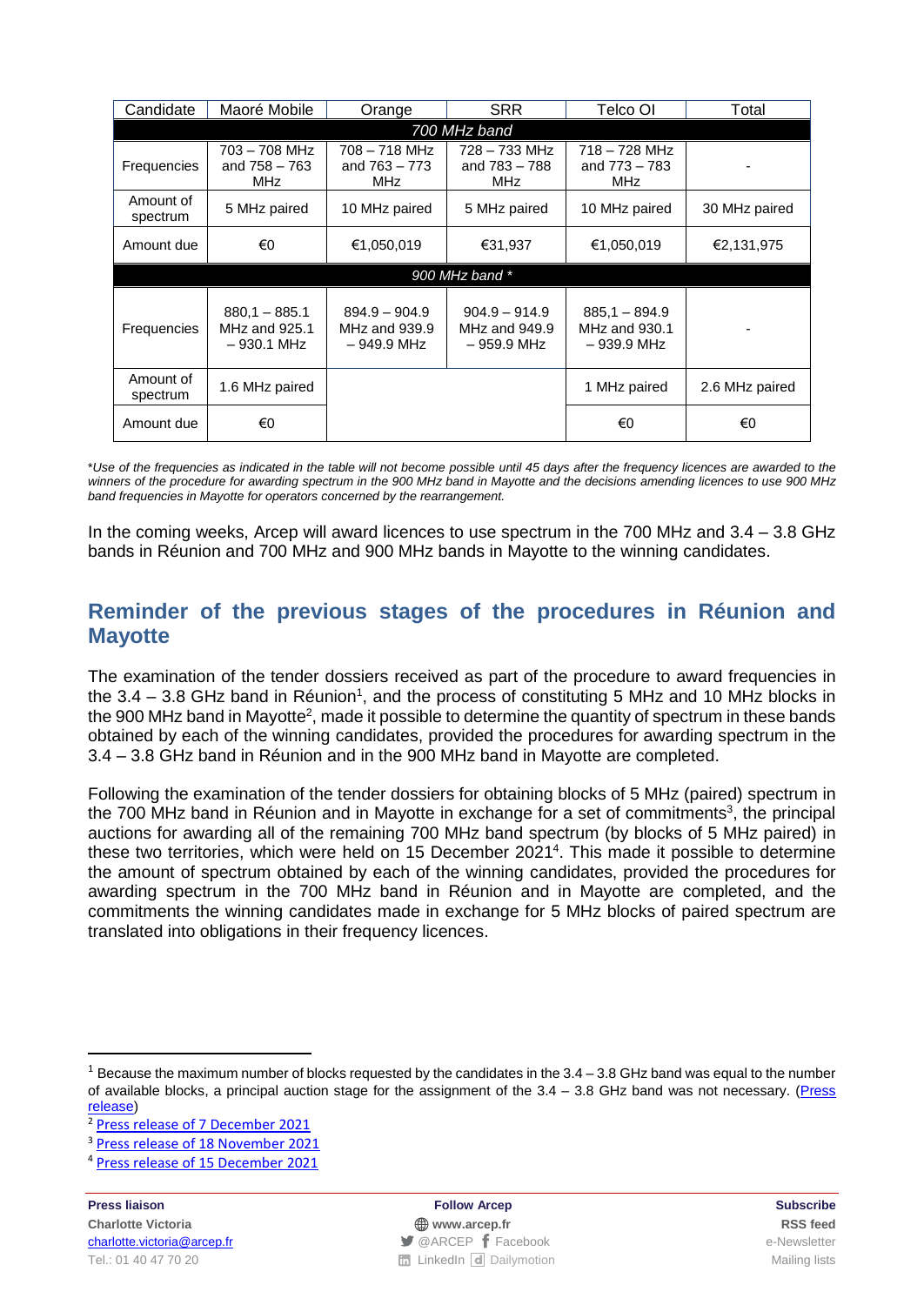# **Results of the positioning auction**

At the outcome of the positioning auction for the assignment of 700 MHz and 3.4 – 3.8 GHz band frequencies, and the random draw that was held to decide a winner between the 700 MHz band<sup>5</sup> combinations that received the highest bids, the results in **Réunion** are as follows:

| Candidate                                   | Orange         | <b>SRR</b> | Telco OI | Zeop Mobile | Total   |  |
|---------------------------------------------|----------------|------------|----------|-------------|---------|--|
| 700 MHz band                                |                |            |          |             |         |  |
| Position in the band, from the<br>bottom up | $\mathfrak{p}$ | 4          | 3        |             |         |  |
| Amount due from the positioning<br>auction  | €0             | €52,687    | 111€     | €0          | €52,798 |  |
| $3.4 - 3.8$ GHz band                        |                |            |          |             |         |  |
| Position in the band, from the<br>bottom up | 3              | 2          | 4        |             |         |  |
| Amount due from the positioning<br>auction  | €10,000        | €0         | €0       | €0          | €10,000 |  |

At the outcome of the positioning auction for the assignment of 700 MHz band frequencies, and the random draw that was held to decide a winner between the combinations that received the highest bids, the results in Mayotte are as follows:

| Candidate                                   | Maoré<br>Mobile | Orange | <b>SRR</b> | Telco OI | Total                    |
|---------------------------------------------|-----------------|--------|------------|----------|--------------------------|
| Position in the band, from the<br>bottom up |                 |        |            |          | $\overline{\phantom{0}}$ |
| Amount due from the positioning<br>auction  | €0              | €0     | €31,937    | €0       | €31,937                  |

The positions for the assignment of frequencies in the 900 MHz band in Mayotte, determined after Arcep consulted with the concerned stakeholders, will be as follows, starting 45 days after the award of the frequency licences and adoption of the amending decisions for operators concerned by the rearrangement of the 900 MHz band:

| Candidate                                   | Maoré<br>Mobile | Orange | <b>SRR</b> | Telco OI |
|---------------------------------------------|-----------------|--------|------------|----------|
| Position in the band, from the<br>bottom up |                 |        | 4          |          |

## **Licence fee payment**

As a reminder, the winning bidders will pay:

The combined amount bid during the principal auction and the positioning auction, to be paid in four equal instalments over four years, the first of which will be paid upon being awarded their frequency licence, and the remaining three on the anniversary of that date.

1

<sup>&</sup>lt;sup>5</sup> In Mayotte and Réunion, in each of the combinations, the position of Telco OI is in position 3 and the position of SRR is in position 4, which makes it possible to determine these two positions in the two territories. Positions 1 and 2 were not able to be determined in either of these territories, however.